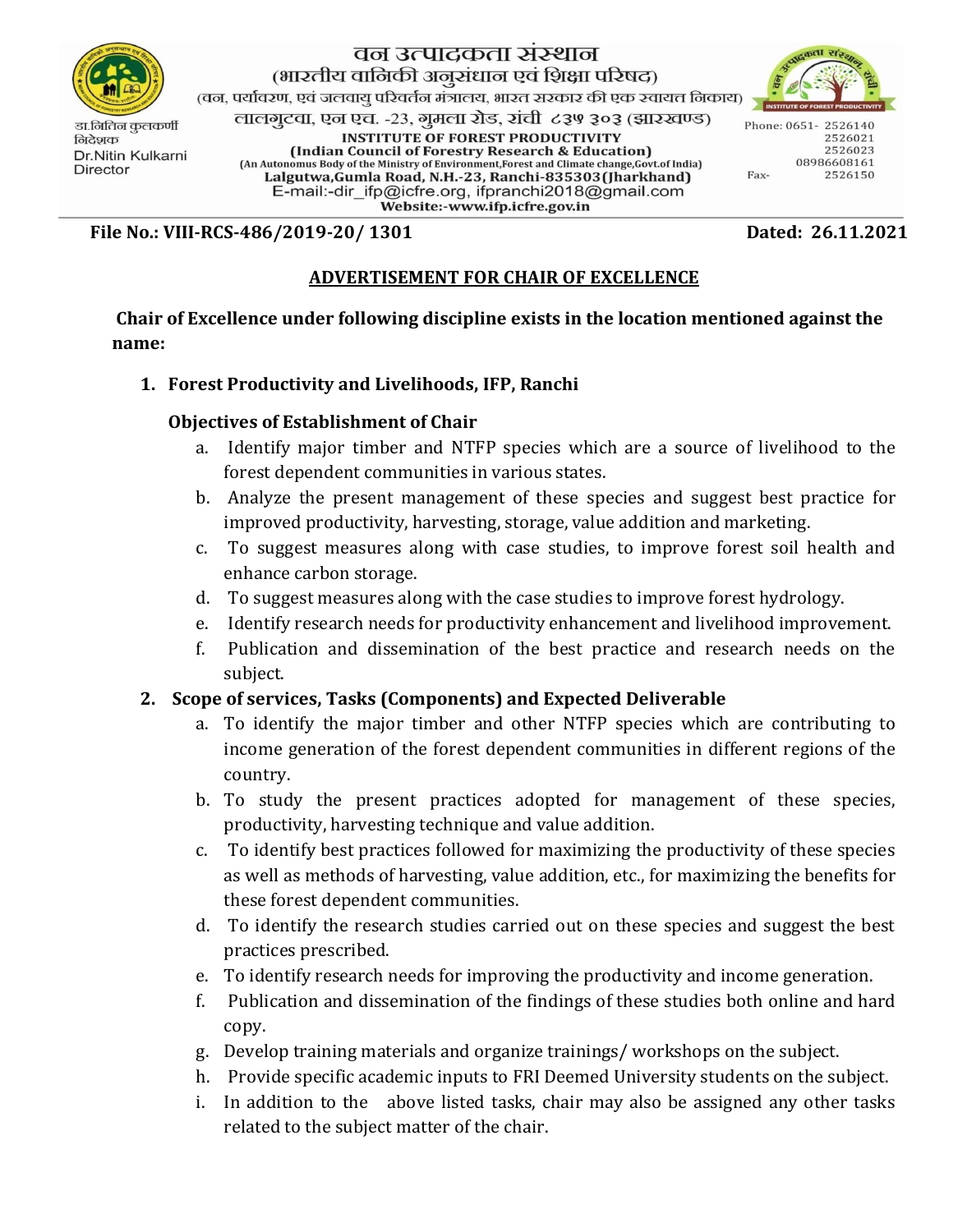# **3. Eligibility Criteria**

## **3.1 Essential qualification**

- a. (i) Forestry research/academic professionals with doctorate and 15 years of experience in relevant field OR (ii) Masters with 15 years of services in Indian Forest Service out of which a minimum of 5 years experiences in forestry research/ academics.
- b. Publication of reputed national & international Journals.
- c. Experience in successful national/ international level project formulation/ management/implementation/monitoring.
- d. Experience of working with Govt. of India organization and networking with Government/ non Governmental national and international organizations.

## **3.2 Desirable qualification**

- a. National/ International reorganization in relevant field.
- b. Member/fellow of various national & international academic councils/bodies.
- c. Experience in modern scientific technique including GIS & IT based solution.

## **4. Nationality**

The person appointed to the chair will be Indian National.

**5. Age –** The person applying for the position of chair shall not be more than 65 years as on 1st June, 2021.

# **6. Honorarium and facilities**

- a. The remuneration to be paid to the chair shall be in the form of chair fellowship.
- b. The amount of the fellowship shall be a consolidated amount of Rs. 80,000/- per month. Taxes etc. shall be deducted as per prevalent rules of the Government of India.
- c. The fellowship shall be paid by the institutes.
- d. Subject to availability accommodation may be provided to the chair in the hostels/ campus on usual payment fees.
- e. Chair shall be allowed travelling expenses as per ICFRE rules.
- f. The chair shall be provided office space and secretariat assistant by the institute.

## **7. Review**

The progress/performance of the work assigned to the Chair shall be review by a committee constituted in this respect.

## **8. General Condition**

- a. A memorandum of agreement shall be signed for the chair of "Forest Productivity and Livelihoods" between the IFP, Ranchi and the person appointed to the chair.
- b. The duration of chair shall be up to period of 12 months extendable by a maximum period up to 12 months by DG, ICFRE.
- c. The chair may leave the positions giving two month advance notice.